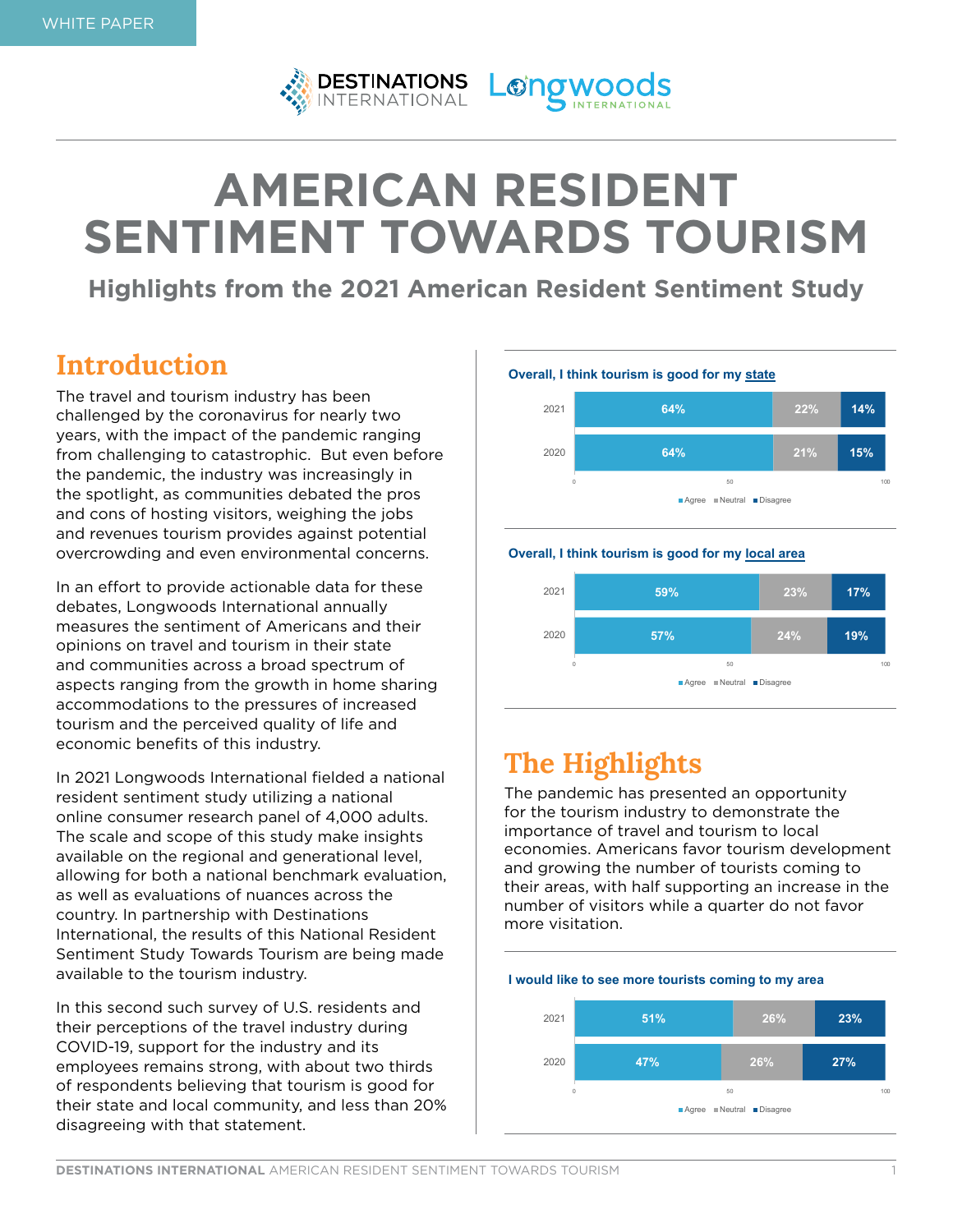Americans generally support adding new events and new facilities in an effort to attract more visitors. But, they are concerned that residents are not informed when such plans are underway, with 42% saying they are not consulted when major developments are underway, while 32% say they **Tourism Development and Growth** are in the loop on such developments.



When it comes to tourism promotion, support for the industry continues, with broad approval of state and local campaigns to attract visitors through such efforts. By a ratio of about two to one, Americans favor state and local tourism promotion efforts. **Tourism Promotion Tourism Promotion**

**My state government should support/help fund the promotion of tourism**

**My state government should support/help fund the promotion of** 



**My local government should support/help fund the promotion of** 



Despite positive perceptions of travel and tourism broadly, there are some specific issues where public opinion is not completely in sync with segments of the industry. For example, nearly half of respondents believe lodging taxes should be used to help pay for local services, not for more tourism promotion.

Hotel/lodging taxes should be used to help pay for local services, **not to promote more tourism**

**Hotel/lodging taxes should be used to help pay for local services,** 



More than 40% believe that accommodationsharing services such as Airbnb and VRBO can be **Accommodation-Sharing Services** disruptive to local neighborhoods.



Across generational segments in the U.S. there is little variance in sentiment toward the perceptions of tourism employment and the ability of the industry to attract new business and residents to local areas, except for Generation Z. Only 39% of Gen Z agree that there are opportunities for career advancement in tourism, which compares to 57% of Millennials and 49% of Generation X.



### **There are jobs in the tourism industry with desirable pay and There are jobs in the tourism industry with desirable pay and benefits benefits**

**Tourism attracts new businesses to our local area Tourism attracts new businesses to our local area**

**Generational Comparisons**



Agree Neutral Disagree